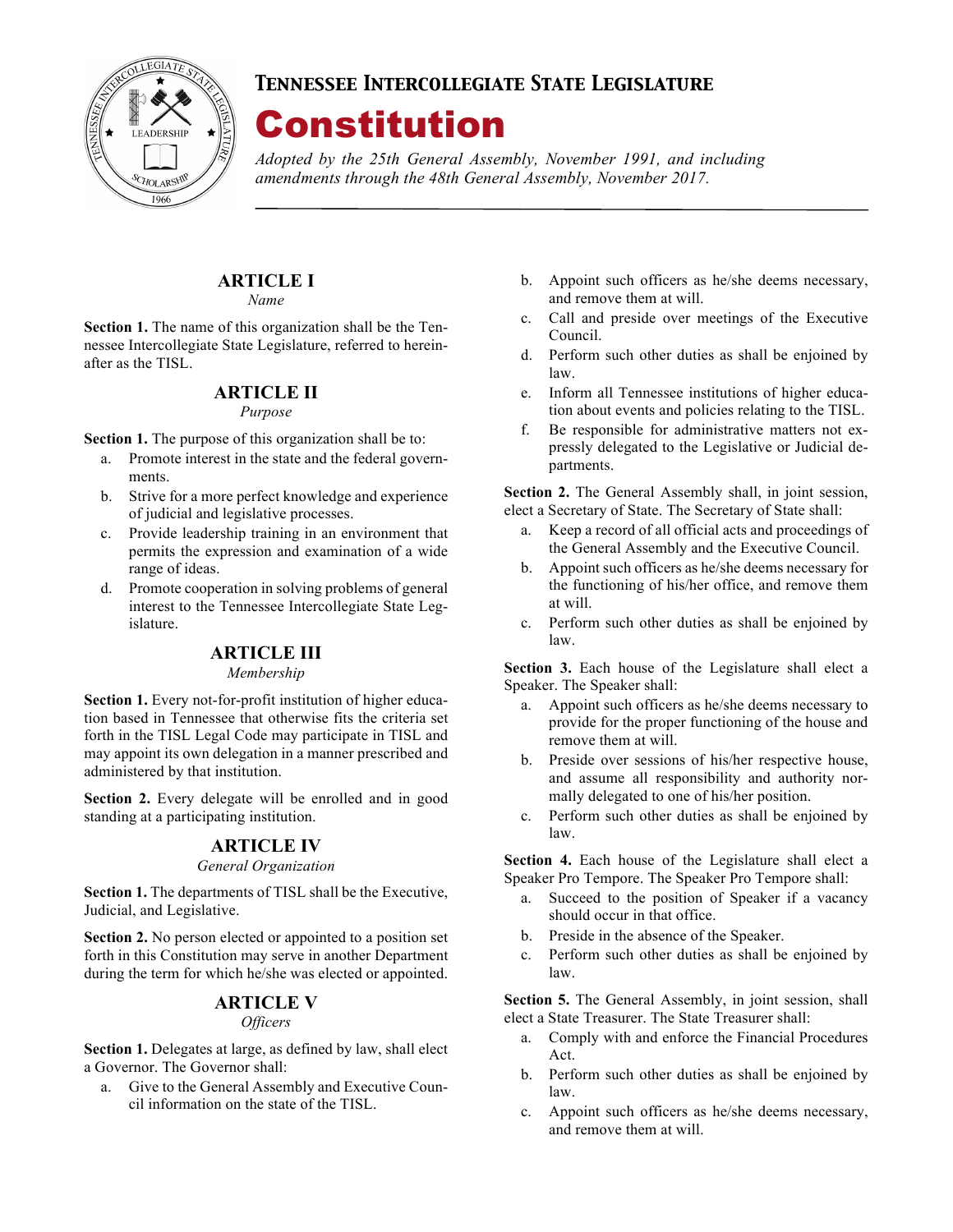**Section 6.** An Attorney General shall be appointed by the Judges of the Supreme Court at their session coinciding with the General Assembly, and any midterm vacancies likewise. The Attorney General shall:

- a. Take all necessary steps to ensure compliance with the provisions of the Charter of the TISL Foundation, this Constitution and any other Act of the TISL General Assembly, or any other relevant governing or legal instrument.
- b. Act to uphold the Constitution and Legal Code of TISL before the Tennessee Intercollegiate Supreme Court.
- c. Perform such other duties as shall be enjoined by law.
- d. Prepare written opinions on constitutional or legal issues when requested by two members of the Executive Council.
- e. Appoint such officers as he/she deems necessary, and remove them at will.

**Section 7.** A Lobbying Director shall be elected in a manner prescribed by law. The Lobbying Director shall:

- a. Oversee and direct the TISL Lobbying Program.
- b. Appoint the CEOs of the lobbying firms and such other officers as he/she deems necessary and remove them at will.
- c. Recommend to the Executive Council lobbying firms to be created and firms to be abolished.
- d. Perform such other duties as shall be enjoined by law.

**Section 8.** A majority of all votes cast shall be necessary for election. The General Assembly shall adopt an Election Procedures Act.

**Section 9.** No member of the Executive Council may serve as a Senator or Representative except that the Speaker Pro Tempore of each house may serve in a seat otherwise designated for his/her college.

**Section 10.** In case of a vacancy in the office of Governor, the authority and responsibility of the office shall devolve on the Speaker of the Senate, and in the case of a simultaneous vacancy in the office of Speaker of the Senate, the authority and responsibility of the Governor shall devolve on the Speaker of the House of Representatives. Any vacancies not otherwise provided for shall be filled by the Executive Council, if the General Assembly is not in session.

**Section 11.** The term of office extends from adjournment of the General Assembly at which the officer is elected until adjournment of the next General Assembly.

**Section 12.** No person shall serve more than one term as Governor, and no person otherwise shall serve more than two terms in the same Executive Council office; provided, however, that less than six months of a term to which another person was elected shall not constitute a term for purposes of this section.

**Section 13.** Any member of the Executive Council may be removed from office for regularly failing to participate in official TISL meetings and events, for corruption or for failing to perform the duties of his/her office.

- a. Until twenty (20) days before each General Assembly, the Executive Council, with the concurrence of a majority of the members to which it is entitled, may petition the Supreme Court to have an officer removed for a cause stated above. The officer in question shall be notified and shall have at least ten (10) days to respond to the initial petition.
- b. During the General Assembly, an officer may be removed for a cause stated above by a concurrent vote of two-thirds of the members of the Senate and of the House of Representatives, voting separately, after receipt of a petition setting forth specific cause for removal and signed by fifty (50) registered delegates.

An officer removed under this section is disqualified from future service on the Executive Council or the Supreme Court.

**Section 14.** Every Executive Council member and Supreme Court Justice must be a student at an institution eligible to participate in TISL at the time of his/her election and must remain so enrolled for the spring and fall semesters for a minimum of five academic hours. The student must be primarily present within the state of Tennessee during said semesters. Any member of the Executive Council may petition the Supreme Court to remove an officer or justice who is ineligible under this section.

**Section 15.** Any person elected to the Executive Council or appointed to the Supreme Court must be at least eighteen (18) years old at the time his/her term of office commences.

#### **ARTICLE VI**

#### *Executive Department*

**Section 1.** All executive powers granted herein shall be vested in the Executive Council, hereinafter referred to as the EC, which shall consist of the Governor, as chairperson, the Speakers of the Senate and House of Representatives, the Speakers Pro Tempore of the Senate and House of Representatives, Secretary of State, Attorney General, Chief Justice, the State Treasurer and the Lobbying Director, each of whom shall be selected in accordance with this Constitution.

**Section 2.** The EC shall:

- a. Call special sessions of the General Assembly by three-fourths (3/4) majority. Such call shall be issued at least two (2) months before the special session is to convene.
- b. Set the date for the regular sessions of the General Assembly, at least six months in advance.
- c. Review, repeal or amend at will the decisions of all officers except those areas of authority reserved to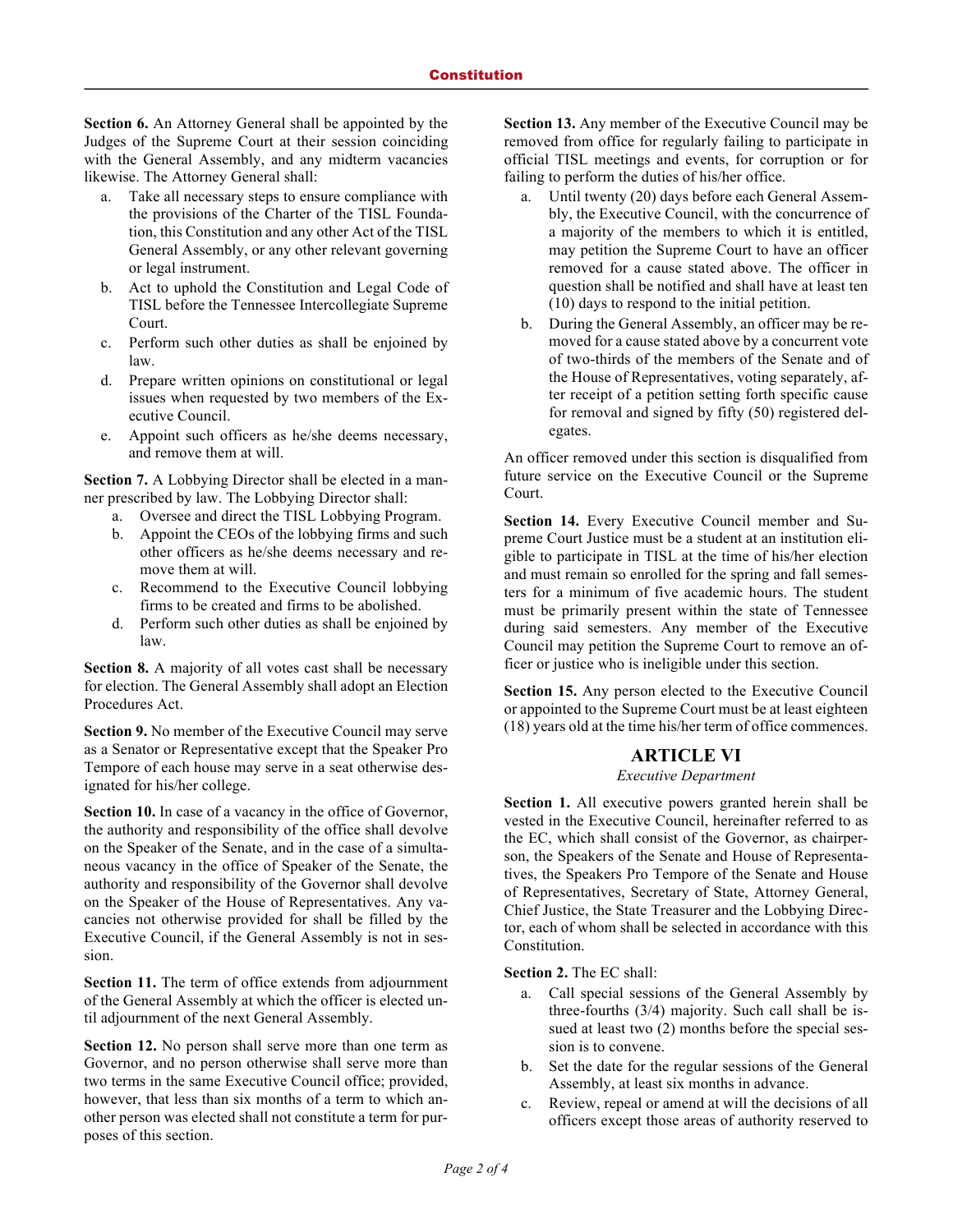the officer by this Constitution, by legislation of the General Assembly, or by the courts.

- d. Establish reasonable institutional and delegate fees for participating institutions and delegates, which fees should not be barriers to participation.
- e. Take actions and make policies and regulations, when the General Assembly is not in session, to perpetuate the continued existence of TISL.
- f. Establish rules and procedures for the General Assembly, which shall be subject to review, repeal or amendment by the General Assembly.
- g. Oversee compliance by the Governor and State Treasurer with the Financial Procedures Act.
- h. Call special sessions of the Executive Council with the consent of the majority of the Council.
- i. Perform such other duties as shall be enjoined by law.

**Section 3.** Any decision or policy of the EC is subject to review, repeal or amendment by the General Assembly.

#### **ARTICLE VII**

#### *Legislative Department*

**Section 1.** The legislative authority of the TISL shall be vested in a General Assembly, which shall consist of a Senate and House of Representatives. There shall be one General Assembly in each academic year; there may be more than one session of each General Assembly.

**Section 2.** The number of Representatives shall be 99 (ninety-nine) and shall be apportioned among institutions proportional to enrollment in a manner to be established by the General Assembly. Any law affecting the apportionment of the House of Representatives shall take effect after the adjournment of the General Assembly at which it is adopted.

The minimum number of seats for each institution shall be two unless the number of participating institutions exceeds 25 (twenty-five), in which case the minimum shall be one. The maximum number of seats in total, including bonus seats, shall be nine.

House seats unclaimed at the close of business on the first day of the General Assembly shall be reallocated, proportional to enrollment, among participating institutions with extra delegates present and eligible to serve in the House. Unclaimed seats shall be delegated according to representation ratio, in descending order, beginning with the institution with the highest ratio. Each institution shall receive only one unclaimed seat.

**Section 3.** The number of Senators shall be equal to the number of participating institutions. All participating institutions shall have one seat in the Senate.

**Section 4.** Each institution's delegates must be enrolled students at that institution. The Senate and House of Representatives shall be judges of the qualifications of their own members.

**Section 5.** Not less than a majority of all the members to which each house shall be entitled shall constitute a quorum to do business.

**Section 6.** Any bill may be amended, altered or rejected by either house.

**Section 7.** No bill shall become law until it has been passed in identical form in each house by a majority of the members present and voting.

**Section 8.** Every bill which may pass both houses of the General Assembly shall, before it becomes a law, be presented to the Governor to be signed.

If, upon consultation with the Executive cabinet, the Governor shall refuse to sign it, it shall be returned with objections to the Secretary of State, who shall notify each house, to be read in open session. Either house may proceed to again consider the bill. If, in each house, a majority of the members present and voting shall agree to pass the bill, notwithstanding the objections of the Executive, it shall become a law. The votes of both houses shall be determined by an enumerated vote. Official communication from one officer to another or to a house of the Legislature shall be in writing.

If the Governor shall fail to return any bill by 9 a.m. of the next day after it shall have been presented to him/her, it shall become a law without his/her signature.

**Section 9.** No bill shall become a law which embraces more than one subject, that subject to be expressed in the title. All acts which repeal, revive or amend former laws, shall recite in their caption, or otherwise, the title or substance of the law repealed, revived or amended.

#### **ARTICLE VIII**

*Judicial Department*

**Section 1.** The judicial power of TISL shall be vested in the Tennessee Intercollegiate Supreme Court.

**Section 2.** The Supreme Court shall consist of five judges. When they are appointed, no two shall be enrolled at the same institution, and each grand division shall be represented by at least one justice enrolled at an institution in that grand division. The judges shall designate one of their own number who shall preside as chief justice. The concurrence of three of the judges shall in every case be necessary to a decision.

**Section 3.** Judges of the Supreme Court shall be appointed by the Governor from the nominees of a commission to be established by the General Assembly.

**Section 4.** The term of office shall begin upon the adjournment of the General Assembly and be for one year or until